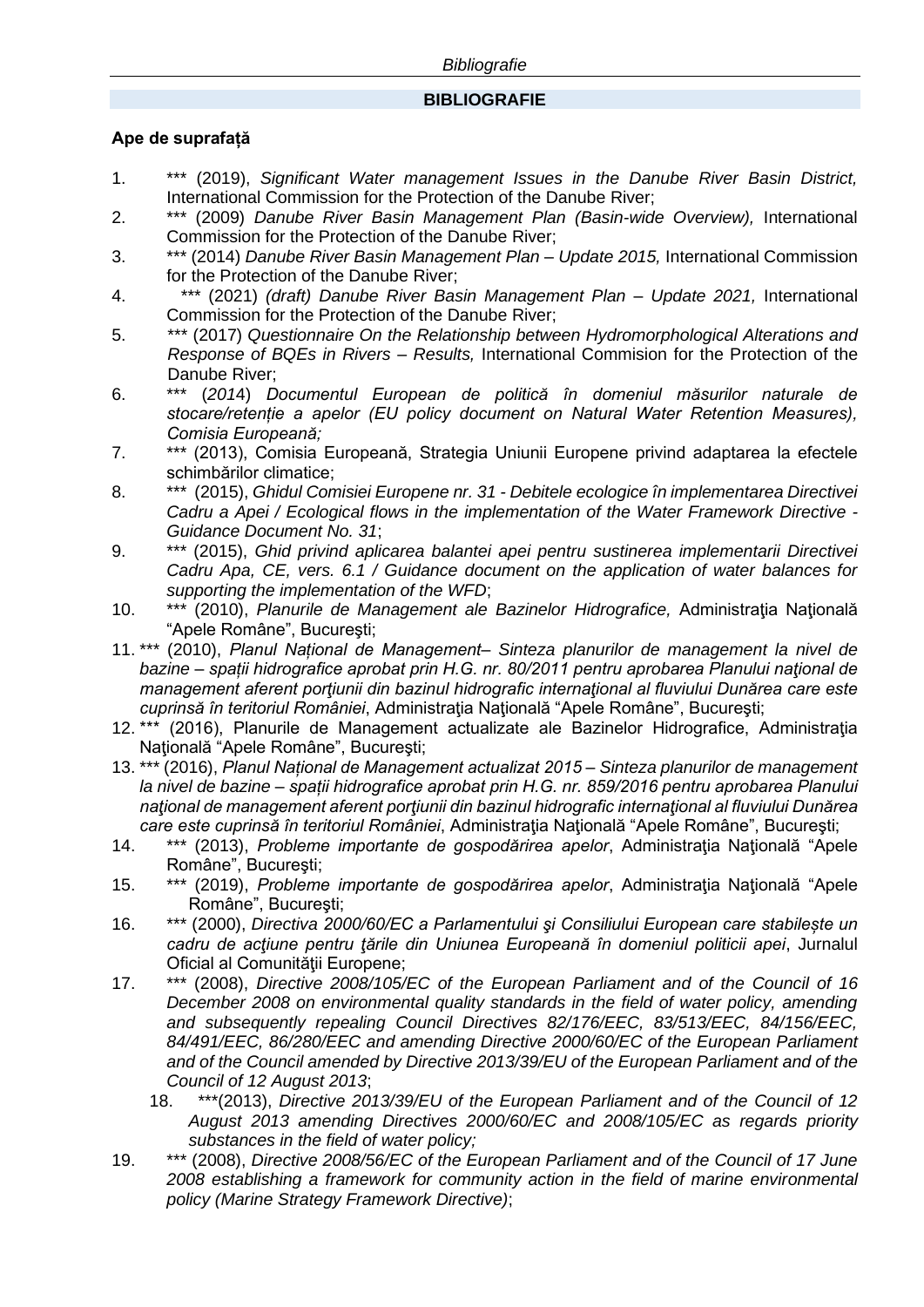- 20. \*\*\* (2014) *Directive 2014/80/EU amending Annex II to Directive 2006/118/EC of the European Parliament and of the Council on the protection of groundwater against pollution and deterioration;*
- 21. \*\*\* (2007), *Directive 2007/60/EC of the European Parliament and of the Council of 23 October 2007 on the assessment and management of flood risks;*
- 22. \*\*\* (2006) *Directive 2006/7/EC of the European Parliament and of the council of 15 February 2006 concerning the management of bathing water quality and repealing Directive 76/160/EEC;*
- 23. \*\*\* *Commission Decision (EU) 2018/229 of 12 February 2018 establishing, pursuant to Directive 2000/60/EC of the European Parliament and of the Council, the values of the Member State monitoring system classifications as a result of the intercalibration exercise and repealing Commission Decision 2013/480/EU (DECIZIA (UE) 2018/229 A COMISIEI din 12 februarie 2018 de stabilire, în temeiul Directivei 2000/60/CE a Parlamentului European și a Consiliului, a valorilor pentru clasificările sistemelor de monitorizare ale statelor membre ca rezultat al exercițiului de intercalibrare și de abrogare a Deciziei 2013/480/UE a Comisiei;*
- 24. \*\*\* *Common Implementation Strategy for the Water Framework Directive (2000/60/EC) – Guidance No 01 - Economics and the environment. The implementation challenge of the Water Framework Directive (Wateco Guidance)*, European Commission;
- 25. \*\*\* *Common Implementation Strategy for the Water Framework Directive (2000/60/EC) – Guidance No 02 - Horizontal Guidance on the identification of surface water bodies,*  European Commission;
- 26. \*\*\* Strategia Comună de Implementare a Directivei Cadru Apă *(2000/60/CE)- Ghidul nr. 03 – Ghid pentru analiza presiunilor și impacturilor în concordanță cu Directiva Cadru Apă, Comisia Europeană*;
- 27. \*\*\* *Common Implementation Strategy for the Water Framework Directive (2000/60/EC) – Guidance No 04 - Guidance document on identification and designation of heavily modified and artificial water bodies,* European Commission;
- 28. \*\*\* *Common Implementation Strategy for the Water Framework Directive (2000/60/EC) – Guidance No 05 - Transitional and coastal waters – Typology, reference conditions and classification,* European Commission;
- 29. \*\*\* *Common Implementation Strategy for the Water Framework Directive (2000/60/EC) – Guidance No 06 - Towards a guidance on establishment of the intercalibration network and the process on the intercalibration exercise,* European Commission;
- 30. \*\*\* *Common Implementation Strategy for the Water Framework Directive (2000/60/EC) – Guidance No 07 - Guidance on monitoring for the Water Framework Directive,* European Commission;
- 31. \*\*\* *Common Implementation Strategy for the Water Framework Directive (2000/60/EC) – Guidance No 08 - Guidance on public participation in relation to the Water FrameworkDirective,* European Commission;
- 32. \*\*\* *Common Implementation Strategy for the Water Framework Directive (2000/60/EC) – Guidance No 09 - Implementing the GIS elements of the Water Framework Directive,*  European Commission;
- 33. \*\*\* *Common Implementation Strategy for the Water Framework Directive (2000/60/EC) Guidance No 10 –Guidance on establishing reference conditions and ecological status class boundaries for inland surface waters*, European Commission;
- 34. \*\*\* *Common Implementation Strategy for the Water Framework Directive (2000/60/EC) – Guidance No 11- Guidance document on Planning process,* European Commission;
- 35. \*\*\* *Common Implementation Strategy for the Water Framework Directive (2000/60/EC) – Guidance No 12 - Guidance on role of wetlands in the Water Framework Directive;*
- 36. \*\*\* *Common Implementation Strategy for the Water Framework Directive (2000/60/EC) – Guidance No 13 - Guidance on Overall Approach to the Classification of Ecological Status and Ecological Potential,* European Commission;
- 37. \*\*\* Common Implementation Strategy for the Water Framework Directive (2000/60/EC) *Guidance No. 14 on document on the intercalibration process 2008-2011*, European Comission;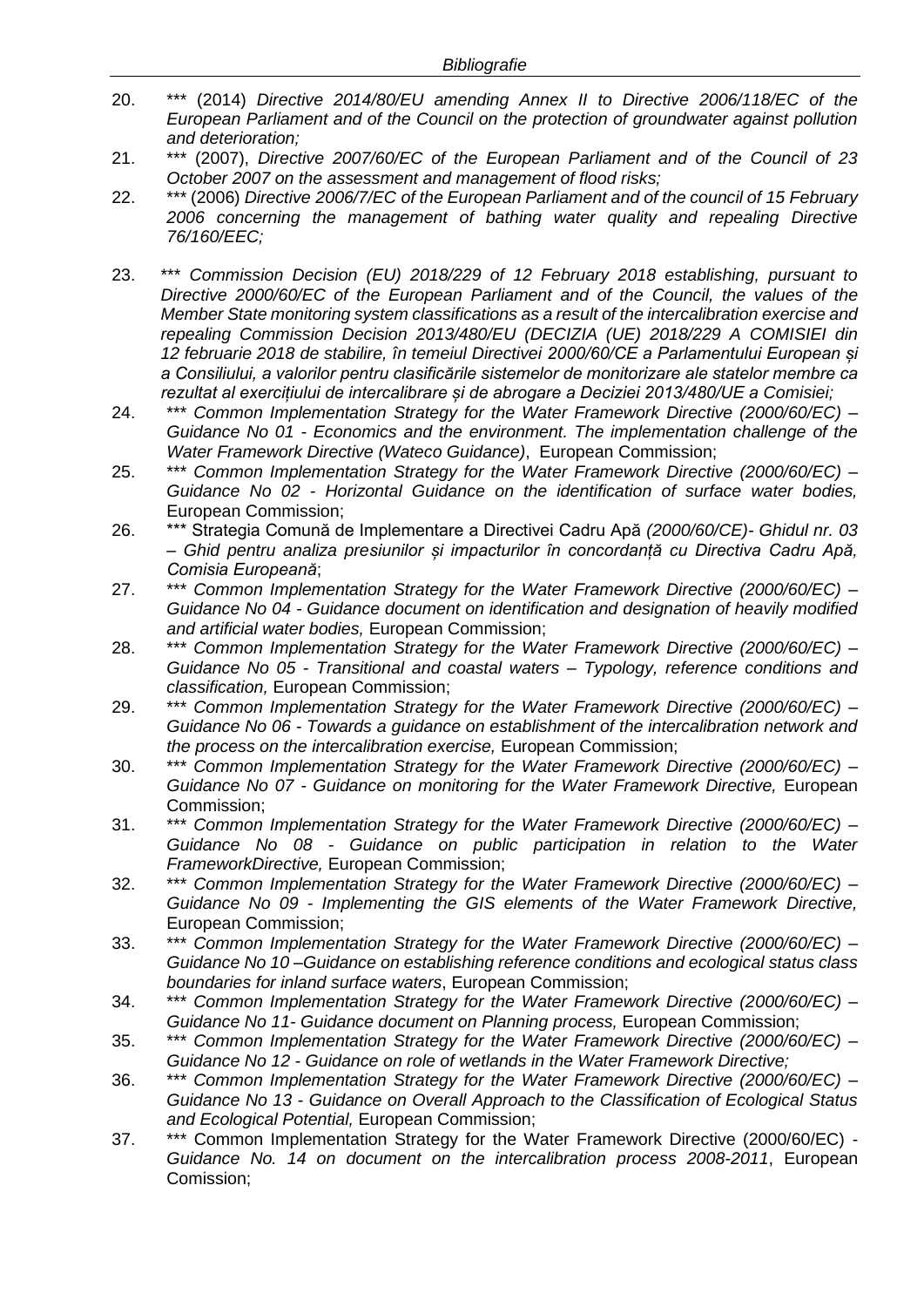- 38. \*\*\* *Common Implementation Strategy for the Water Framework Directive (2000/60/EC) – Guidance No 15 – Groundwater Monitoring,* European Commission;
- 39. \*\*\* *Common Implementation Strategy for the Water Framework Directive (2000/60/EC) – Guidance No 16 - Guidance on Groundwater in Drinking Water Protected Areas,* European Commission;
- 40. \*\*\* *Common Implementation Strategy for the Water Framework Directive (2000/60/EC) – Guidance No 17* - Guidance on preventing or limiting direct and indirect inputs in the context of the groundwater directive 2006/118/EC, European Commission*;*
- 41. \*\*\* *(2009), Common Implementation Strategy for the Water Framework Directive (2000/60/EC) – Guidance No. 18 on Groundwater Status and Trend Assessment,* European Commission;
- 42. \*\*\* *Common Implementation Strategy for the Water Framework Directive (2000/60/EC) – Guidance No 19 - Guidance on surface water chemical monitoring for the Water Framework Directive,* European Commission;
- 43. \*\*\* *Common Implementation Strategy for the Water Framework Directive (2000/60/EC) – Guidance No. 20 - Guidance on Exemptions to the environmental objectives,* European Commission *(Strategia Comună de Implementare a Directivei Cadru Apă (2000/60/CE) – Ghidul nr. 20 – Ghidul privind excepțiile de la obiectivele de mediu, Comisia Europeană)*;
- 44. \*\*\* *Common Implementation Strategy for the Water Framework Directive (2000/60/EC) – Guidance No. 23 - Guidance on Eutrophication Assessment in the context of European Water Policies,* European Commission;
- 45. \*\*\* *Common Implementation Strategy for the Water Framework Directive (2000/60/EC) - Guidance No. 24 – River basin management in a changing climate* European Commission;
- 46. \*\*\* *Common Implementation Strategy for the Water Framework Directive (2000/60/EC) – Guidance no. 25 on Chemical monitoring of sediment and biota;*
- 47. \*\*\* *Common Implementation Strategy for the Water Framework Directive (2000/60/EC) – Guidance No. 26 - Risk Assessment and the Use of Conceptual Models for Groundwater,*  European Commission, European Commission;
- 48. \*\*\* *Common Implementation Strategy for the Water Framework Directive (2000/60/EC) – Guidance no. 27 on Deriving environmental quality standards;*
- 49. \*\*\* *Common Implementation Strategy for the Water Framework Directive (2000/60/EC) – Guidance no. 28 on Preparation of Priority substances emissions inventory;*
- 50. *\*\*\* Common Implementation Strategy for the Water Framework Directive (2000/60/EC) – Guidance no. 36 - Exemptions to the Environmental Objectives according to Article 4(7)*
- 51. \*\*\* *Common Implementation Strategy for the Water Framework Directive (2000/60/EC) – Guidance no.37 -Steps for defining and assessing ecological potential for improving comparability of Heavily Modified Water Bodies*
- 52. \*\*\* *Common Implementation Strategy for the Water Framework Directive (2000/60/EC) – Technical report no 6 on groundwater dependent terrestrial ecosystems, December 2011;*
- 53. \*\*\* *Common Implementation Strategy for the Water Framework Directive (2000/60/EC) – Technical report no. 7 on Recommendation for the Review of Annex I and II of the Groundwater Directive 2006/118/EC, December 2011;*
- 54. *\*\*\* Common Implementation Strategy for the Water Framework Directive (2000/60/EC) – Technical report no. 8 on methodologies used for assessing groundwater dependent terrestrial ecosystems, 2014;*
- 55. *\*\*\* Common Implementation Strategy for the Water Framework Directive (2000/60/EC) – Technical report on groundwater associated aqatic ecosystems, 2014;*
- 56. \*\*\* *Common Implementation Strategy for the Water Framework Directive (2000/60/EC) – Statistical aspects of the identification of groundwater pollution trends and aggregation of monitoring results,* European Commission;
- 57. \*\*\* Raportul Comisiei către Parlamentul European și Consiliu referitor la punerea în aplicare a Directivei Cadru Apa (2000/60/CE) și a Directivei privind inundațiile (2007/60/CE), COM(2019) 95 final;
- 58. \*\*\* Report of the Commission to the European Parliament and the Council on the implementation of the Water Framework Directive (2000/60/EC) and the Floods Directive (2007/60/EC) Second River Basin Management Plans First Flood Risk Management Plans,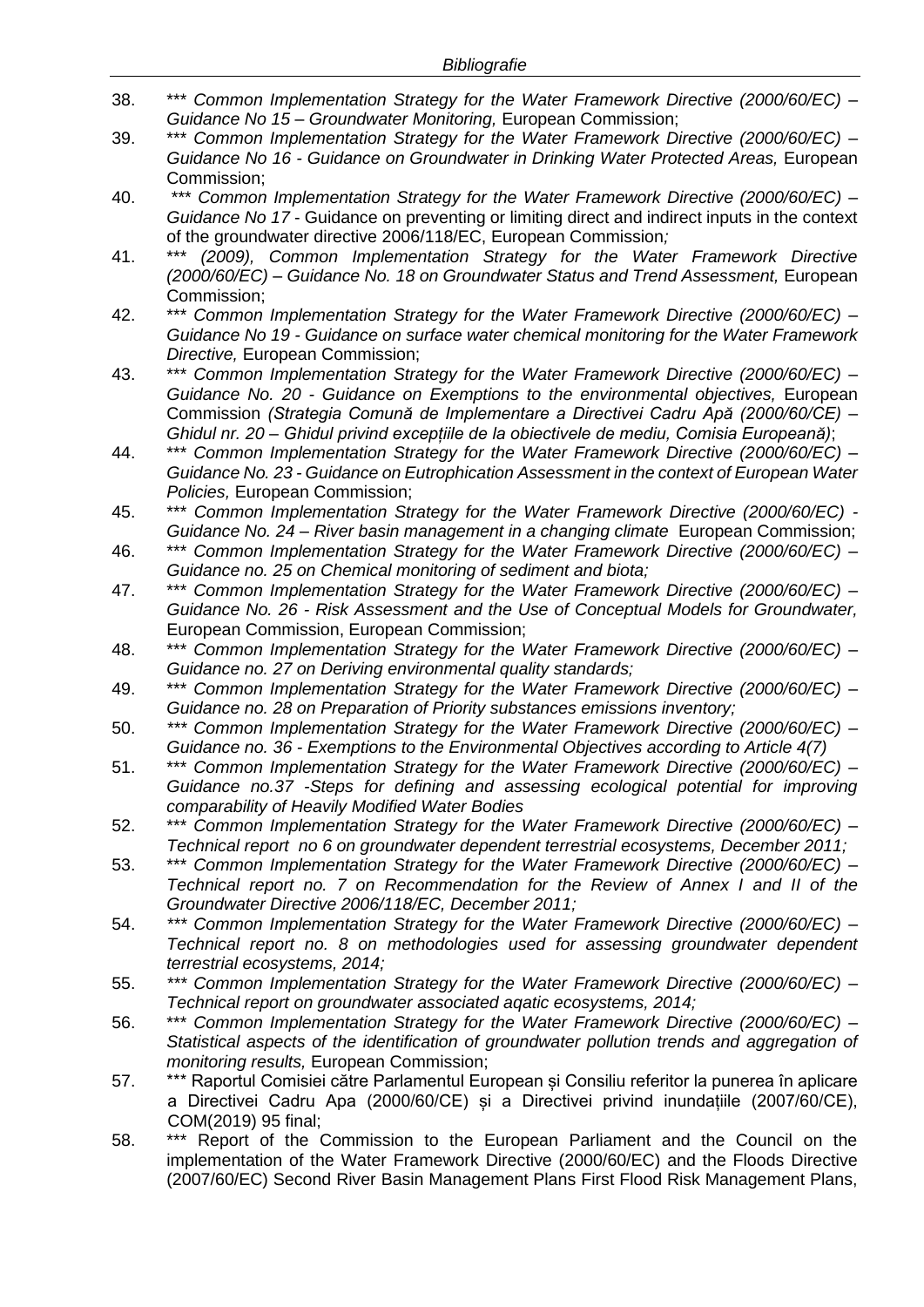Accompanying document - Commission Staff Working Document Second River Basin Management Plans – Member State: Romania SWD/2019/52 final, Brussels, 26.02.2019

- 59. \*\*\* Comunicarea Comisiei către Parlamentul European, Consiliul European, Consiliu, Comitetul Economic și Social European și Comitetul Regiunilor, Pactul ecologic European, COM(2019) 640 final, Brussels, 11.12.2019
- 60. \*\*\* O planetă curată pentru toți O viziune europeană strategică pe termen lung pentru o economie prosperă, modernă, competitivă și neutră din punctul de vedere al impactului asupra climei COM(2018) 773
- 61. \*\*\* Comunicare Comisiei "Forging a climate-resilient Europe the new EU Strategy on Adaptation to Climate Change", Brussels, 24.2.2021, COM(2021) 82 final
- 62. \*\*\*Comunicarea Comisiei "Pathway to a Healthy Planet for All EU Action Plan: 'Towards Zero Pollution for Air, Water and Soil", Brussels, 12.5.2021, COM(2021) 400 final
- 63. \*\*\* Comunicarea Comisiei "Planul de investiții pentru o Europă durabilă Planul de investiții din cadrul Pactului ecologic European, Bruxelles, 14.1.2020, COM(2020) 21 final
- 64. \*\*\* (2006) *Romanian bathing water quality in 2019 – Country Report;*
- 65. *\*\*\* Strategia Comună de Implementare a Directivei Cadru Apă (2000/60/CE)- Ghidul nr. 36 -Excepții de la obiectivele de mediu în temeiul Articolului 4 (7)*
- 66. \*\*\* Strategia Comună de Implementare a Directivei Cadru Apă *(2000/60/CE)-Documentul de orientare nr. 37- Etape pentru definirea și evaluarea potențialului ecologic pentru îmbunătățirea comparabilității corpurilor de apă puternic modificate;*
- 67. \*\*\* Strategia Comună de Implementare a Directivei Cadru Apă *(2000/60/CE) –Ghid de raportare a Directivei Cadru Apă - 2022, versiunea 9*;
- 68. \*\*\* (2014), *Documentul de politică a apei privind Măsurile de Retenție Naturală a Apei*, Comisia Europeană;
- 69. \*\*\* (2018), Strategia de adaptare la schimbări climatice pentru fluviul Dunărea, Comisia Internațională pentru Protecția Fluviului Dunărea;
- 70. Documentul de lucru al Comisiei Europene (WD2017-1-9) *Clarification on the application of WFD Article 4(4) time extensions in the 2021 RBMPs and practical considerations regarding the 2027 deadline /Clarificarea aplicării Art. 4.4 privind extinderea termenelor în Planul de Management actualizat - 2021 și considerații practice privind termenul de 2027*
- 71. Documentul de lucru al Comisiei Europene (WD2017-2-2)– *Natural Conditions in relation to WFD Exemptions/ Condițiile naturale în relație cu excepțiile DCA/ Condițiile naturale în relație cu excepțiile Directivei Cadru Apă.*
- 72. \*\*\* Administraţia Naţională "Apele Române", *Instrucţiuni metodologice pentru delimitarea corpurilor de apă de suprafată - râuri şi lacuri;*
- 73. \*\*\* (2020) Administraţia Naţională "Apele Române", *Instrucțiuni privind evaluarea stadiului implementării programelor de măsuri prevăzute în Planul de Management al bazinelor/spațiilor hidrografice 2016-2021, aprobat prin H.G. nr. 859/2016;*
- 74. \*\*\* (2020) Administraţia Naţională "Apele Române", *Instrucțiuni privind stabilirea programului de măsuri pentru Planul de Management al bazinului/spațiului hidrografic actualizat (2022- 2027);*
- 75. \*\*\* Administraţia Naţională "Apele Române", *Instrucţiuni metodologice privind informarea, consultarea şi participarea publicului;*
- 76. \*\*\* Administraţia Naţională "Apele Române", *Instrucţiuni metodologice privind restabilirea conectivităţii laterale a cursurilor de apă;*
- 77. \*\*\* Administraţia Naţională "Apele Române", *Instrucţiuni metodologice privind restabilirea conectivităţii longitudinale a cursurilor de apă;*
- 78. \*\*\* (*2020*), Administraţia Naţională "Apele Române", *Elemente metodologice privind identificarea presiunilor semnificative şi evaluarea impactului acestora asupra apelor de suprafaţă – Actualizarea identificării corpurilor de apă care prezintă riscul de a nu atinge obiectivele Directivei Cadru Apă;*
- 79. \*\*\* (2021) Administraţia Naţională "Apele Române", Instrucțiuni privind stabilirea măsurilor suplimentare potențiale pentru cel de-al treilea draft al Planului de management al bazinelor/spațiilor hidrografice (2022-2027)
- 80. \*\*\* (2020)Administraţia Naţională "Apele Române", *Metodologie privind evaluarea costurilor programelor de măsuri pentru cel de-al treilea Plan de Management al bazinelor/spaților hidrografice (2022-2027);*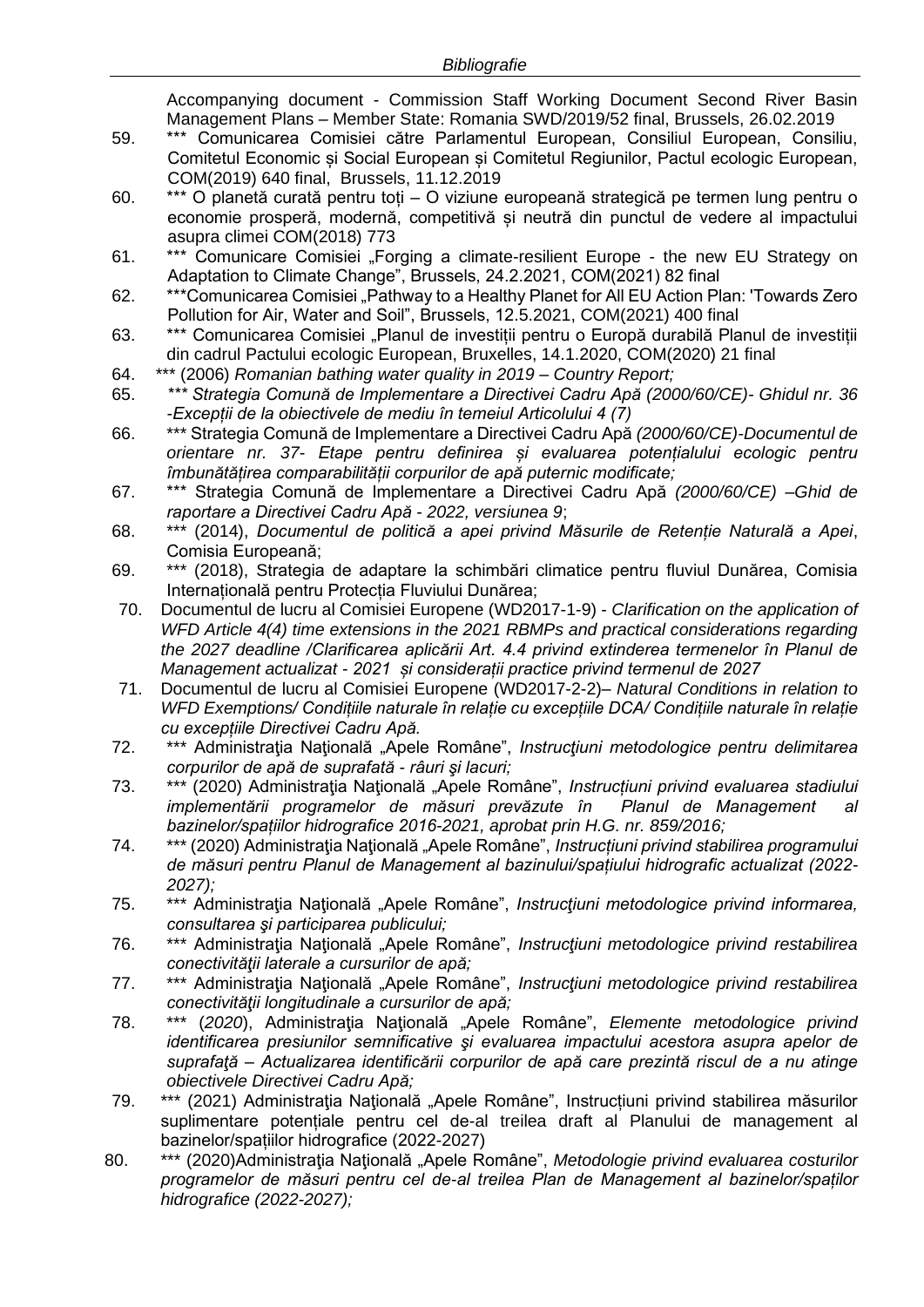- 81. \*\*\* Administraţia Naţională "Apele Române", *Instrucţiuni metodologice pentru identificarea corpurilor de apă modificate antropic pe baza testelor de desemnare;*
- 82. \*\*\* (2020) Administraţia Naţională "Apele Române", *Metodologia privind evaluarea costurilor programelor de măsuri pentru Planul de Management al bazinelor/spaților hidrografice actualizat;*
- 83. \*\*\* (2021), Administraţia Naţională "Apele Române", *Instrucţiuni metodologice privind stabilirea excepţiilor de la obiectivele de mediu ale Directivei Cadru în domeniul Apei (2000/60/EC);*
- 84. \*\*\* Administraţia Naţională "Apele Române", *Instrucțiuni metodologice privind raportarea stării ecologice/potențialului ecologic al corpurilor de apă pentru draft-ul celui de-al 3-lea Plan de Management*
- 85. \*\*\* Administraţia Naţională "Apele Române", *Metodologie actualizată pentru evaluarea potențialului ecologic;*
- 86. \*\*\* Administraţia Naţională "Apele Române", *Instructiuni metodologice privind raportarea exceptiilor de la obiectivele de mediu aplicabile corpurilor de apă care nu ating obiectivele de mediu aferente stării*;
- 87. \*\*\* Administraţia Naţională "Apele Române", *Metodologia națională privind realizarea inventarului emisiilor, evacuărilor și pierderilor de subsțante prioritare în mediul acvatic, în conformitate cu cerințele directivei 2008/105/CE cu modificările ulterioare;*
- 88. \*\*\* (2021), *Supraveghere Comună a Dunării - Raport științific final*, Comisia Internațională pentru Protecția Fluviului Dunărea;
- 89. (2017) *Planungsbüro Koenzen, Raport de cercetare-Study for developing the Heavily Modified Water Bodies and Artificial Water Bodies classification and assessment system by*  linking the Prague method (implementation of measures to mitigate the impacts of *hydromorphological pressures) and the method based on the ecological potential classes derived by establishing biological element values (Method A) - Case studies;*
- 90. (2018) Planungsbüro Koenzen, Raport de cercetare-*Validation of the ecological potential assessment system of the heavily modified water bodies and artificial water bodies according to the method based on the implementation of the mitigation measures for the impact generated by the hydromorphological pressures and the method based on the derivation of the biological element values;*
- 91. \*\*\* (2021), *Supraveghere Comună a Dunării - Raport științific final*, Comisia Internațională pentru Protecția Fluviului Dunărea;
- 92. \*\*\* (2012-2013), *Ghidul privind Dezvoltarea Durabilă a Proiectelor Hidroenergetice în bazinul Dunării* (*"Guiding Principles on Sustainable Hydropower Development in the Danube Basin"),* Comisia Internațională pentru Protecția Fluviului Dunărea;
- 93. *\*\*\* Management Strategies and Mitigation Measures for the Inland Navigation Sector in Relation to Ecological Potential for Inland Waterways \*Appendix A - Pressures and Impact Sheets,* Appendix B - Mitigation Measures and Management Strategies Sheets Waterways Ireland & Environment Agency & WFD TAG;
- 94. \*\*\*(2013), *Strategia Națională a României privind schimbările climatice 2013-2020, Ministerul Mediului și Schimbările Climatice;*
- 95. \*\*\* (2020), Proiectul *Strategia Energetică a României 2020 - 2030, cu perspectiva anului 2050,* Ministerul Economiei, Energiei și Mediului de Afaceri;
- 96. \*\*\* (2019), *Strategia naţională de reabilitare și extindere a infrastructurii de irigații din România,* Ministerul Agriculturii şi Dezvoltării Rurale;
- 97. \*\*\* (2010), *Strategia Natională de Management al Riscului la Inundații pe termen mediu și lung - prevenirea, protecţia şi diminuarea efectelor*;
- 98. \*\*\* Master Planuri Județene actualizate privind "*Extinderea şi reabilitarea infrastructurii de apă și apă uzată*", 2014-2019;
- 99. \*\*\* (2016), *Planurile de Management al Riscului la Inundații aferent celor 11 Administrații de Apă și Fluviului Dunărea de pe teritoriul României,* Ministerul Mediului Apelor și Pădurilor, Administrația Națională "Apele Române" și Institutul Național de Hidrologie și Gospodărirea Apelor;
- 100. \*\*\* (2011), *Strategia Naţională privind reducerea efectelor secetei, prevenirea şi combaterea degradării terenurilor şi deşertificării, pe termen scurt, mediu şi lung*;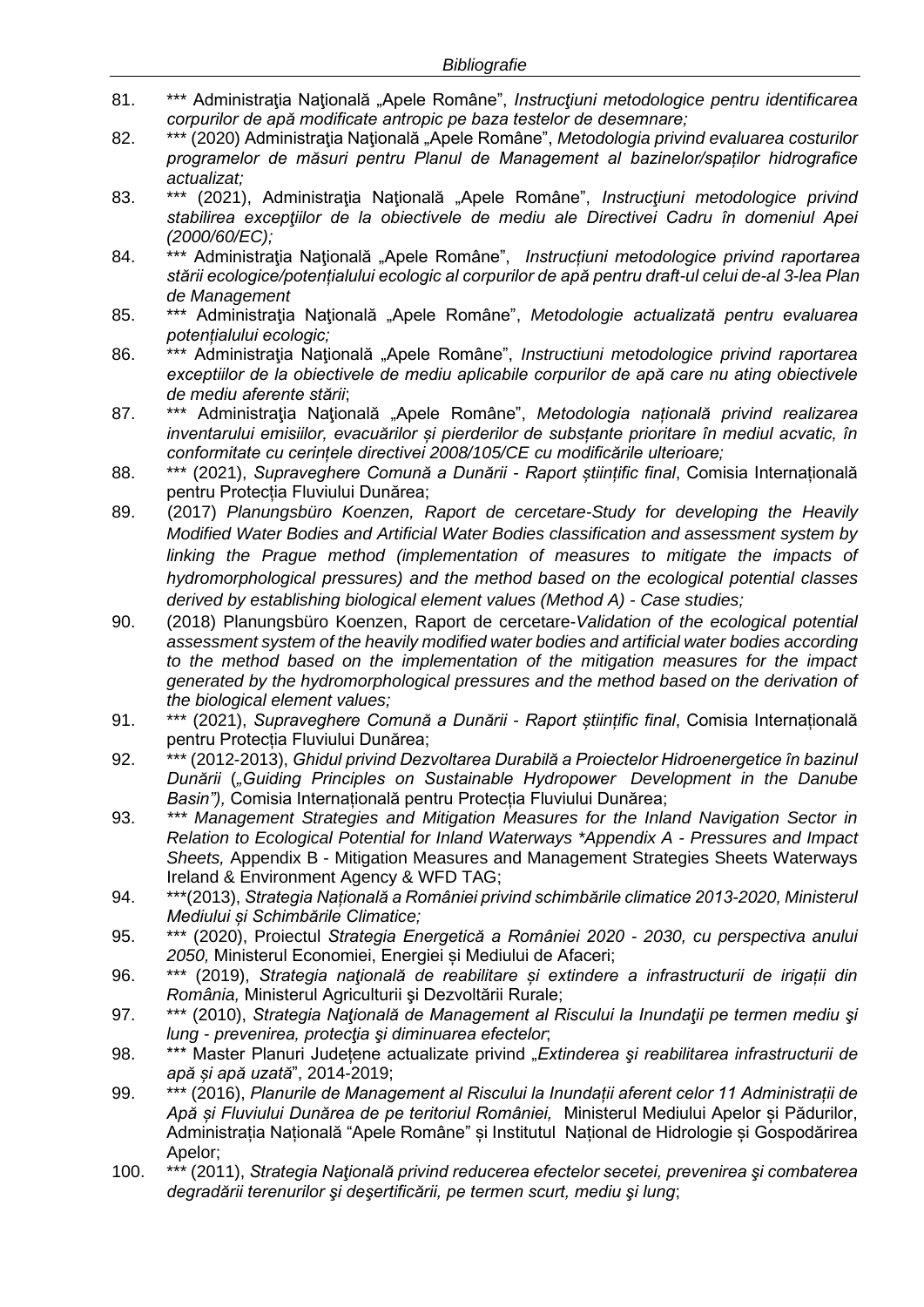- 101. \*\*\* *Planuri de restricţii şi folosire a apei în perioade deficitare,* Administrația Națională "Apele Române";
- 102. \*\*\* Institutul de Cercetări pentru Pedologie şi Agrochimie, *Codul Bunelor Practici Agricole,*  Bucureşti;
- 103. \*\*\* Agenția Națională pentru Arii Naturale Protejate, *Planuri de management ale ariilor naturale protejate;*
- 104. \*\*\* (2019), *Raport național privind starea mediului*, Ministerul Mediului și Schimbărilor Climatice, Agenţia Naţională pentru Protecţia Mediului;
- 105. \*\*\* (2014), *Programul Operaţional Infrastructură Mare (POIM) 2014-2020,* Ministerul Fondurilor Europene;
- 106. \*\*\* (2014), *Programul Național de Dezvoltare Rurală (PNDR) 2014–2020*, Ministerul Agriculturii și Dezvoltării Rurale;
- 107. \*\*\* (2014), *Programul Operațional Regional (POR) 2014–2020*, Ministerul Dezvoltării Regionale și Administrației Publice;
- 108. \*\*\* (2014), *Planul de acţiuni pentru implementarea Strategiei Naţionale a Domeniului Pescăresc 2014-2020,* Ministerul Agriculturii și Dezvoltării Rurale;
- 109. \*\*\* (2013), *Master Planul "Protecția și reabilitarea zonei costiere",* Ministerul Mediului și Schimbărilor Climatice, Administrația Națională "Apele Române" și Administrația Bazinală de Apă Dobrogea-Litoral;
- 110. Interreg-Danube Transnational Programme Proiect MEASURES*- Managing and restoring aquatic EcologicAl corridors for migratory fiSh species in the danUbe RivEr baSin/ MEASURES: Gestionarea și restabilirea bio-coridoarelor acvatice pentru speciile de pesti migratori din bazinul Dunării (2018-2021);*
- 111. Proiect *- Managementul adecvat al speciilor invazive din România, în conformitate cu Regulamentul UE 1143/2014 referitor la prevenirea și gestionarea introducerii și răspândirii speciilor alogene invazive (2018-2022)* (https://invazive.ccmesi.ro/);
- 112. \*\*\* Proiect Controlul Integrat al Poluării cu Nutrienţi, Ministerul mediului, apelor și pădurilor, 2017-2022;
- 113. \*\*\* (*2015),* Institutul Naţional de Cercetare-Dezvoltare Marină "Grigore Antipa" Constanţa - *"Evaluarea stării ecologice a corpurilor de apă pe baza fitoplanctonului, macroalgelor, angiospermelor (Elaborarea procedurii de evaluare a stării ecologice a corpurilor de apă tranzitorii și costiere pe baza elementelor biologice specifice în vederea finalizării exercițiului de intercalibrare la nivel european* - Raport final*)"*;
- 114. \*\*\*(2017), Institutul Naţional de Cercetare-Dezvoltare Marină "Grigore Antipa" Constanţa Studiu privind actualizarea/elaborarea metodologiei de evaluare a stării ecologice/potențialului ecologic pentru corpurile de apă tranzitorii și costiere;
- 115. \*\*\* (2017), Studiu privind analiza prefezabilității lucrărilor pentru facilitarea migrării ihtiofaunei pentru baraje cu înălțimi mai mari de 15 m. Studii de caz. EPMC Consulting;
- 116. \*\*\* (2019), Institutul Naţional de Hidrologie şi Gospodărirea Apelor, *Studiu privind identificarea corpurilor de apă subterană la risc în România*;
- 117. \*\*\* (2013), Institutul Naţional de Hidrologie şi Gospodărirea Apelor, *Studiu privind actualizarea delimitării şi caracterizării corpurilor de apă subterană din România*;
- 118. \*\*\* (2016-2019), Institutul Naţional de Hidrologie şi Gospodărirea Apelor, *Studii pentru fundamentarea politicilor şi strategiilor naţionale în domeniul gestionării durabile a resurselor de apă - Studii pentru implementarea Directivei Cadru Apă 2000/60/EC*; \*\*\* (2019), Institutul Național de Hidrologie și Gospodărirea Apelor - *Finalizarea și publicarea Atlasului Secării râurilor din România*, București;
- 119. \*\*\* (2017-2018) Institutul Naţional de Hidrologie şi Gospodărire a Apelor, *Studiu privind identificarea principalelor zone potențial deficitare din punct de vedere al resursei de apă, la nivel național, în regim actual și în perspectiva schimbărilor climatice*, București, 2014-2015;
- 120. \*\*\* (2015), Institutul Național de Hidrologie și Gospodărirea Apelor "*Metodologie de determinare a indicatorilor hidromorfologici pentru cursurile de apă din România*", București;
- 121. \*\*\* Proiect "Întărirea capacității autorității publice centrale în domeniul apelor în scopul implementării etapelor a 2-a si a 3-a ale Ciclului II al Directivei Inundații - RO-FLOODS " cod SIPOCA 734 / cod MySMIS 130033, 2019-2021;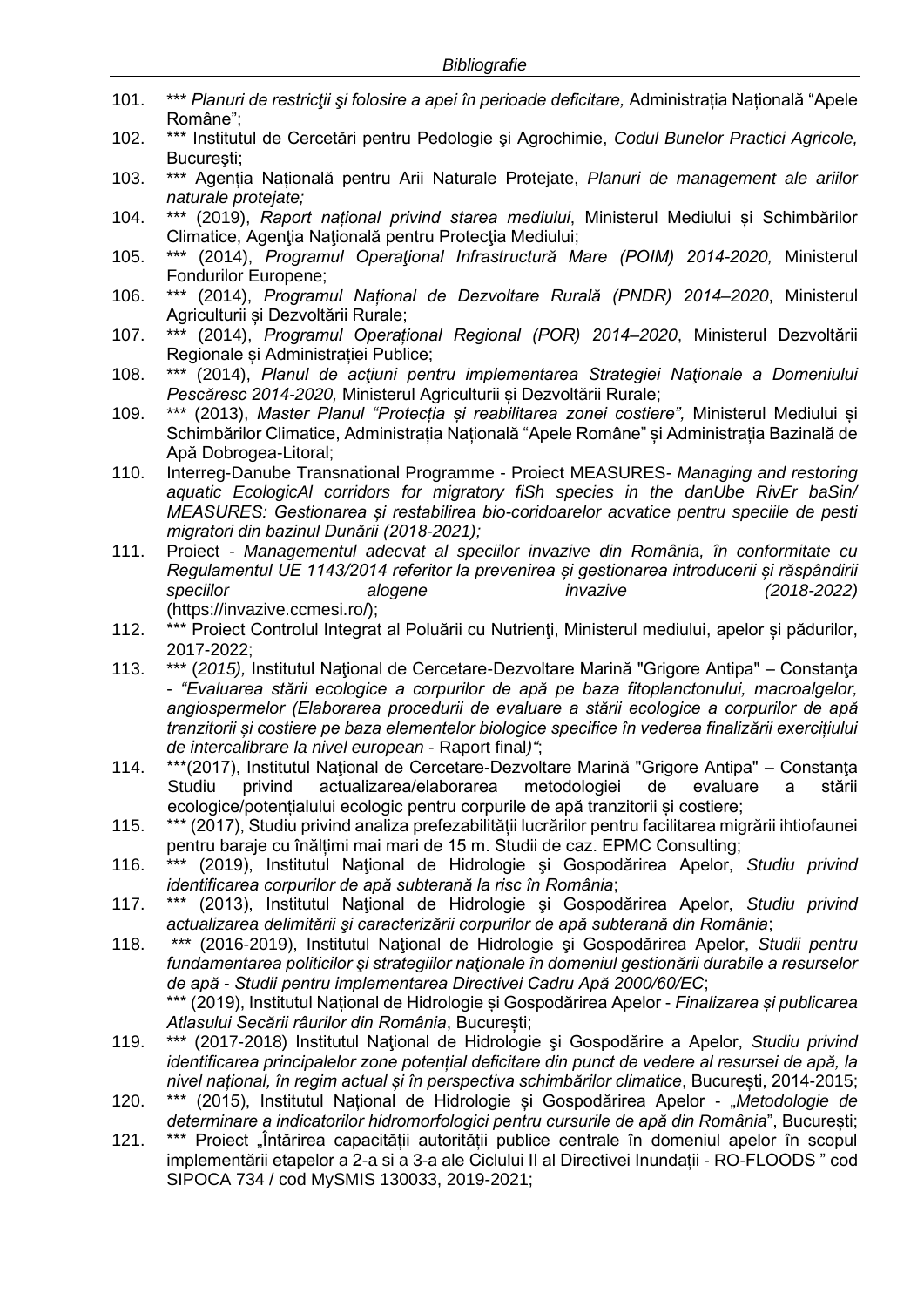- 122. \*\*\* (2017), Institutul Național de Hidrologie și Gospodărirea Apelor Analiză privind potențialul impact al sistemelor de irigații asupra resurselor de apă din punct de vedere cantitativ, ca rezultat al actualizării strategiei investițiilor în sectorul irigații prin evaluarea indicatorilor aferenți regimului hidrologic (conform metodologiilor de determinare a indicatorilor hidromorfologici), București;
- 123. \*\*\* (2020), Institutul Național de Hidrologie și Gospodărirea Apelor *Studiu privind dezvoltarea Metodologiei de determinare a indicatorilor hidromorfologici pentru lacurile din România, în vederea caracterizării condițiilor morfologice ale lacurilor de acumulare,* București;
- 124. \*\*\* (2019), Institutul Național de Hidrologie și Gospodărirea Apelor *Stabilirea indicatorilor hidromorfologici pentru corpurile de apă lacuri de acumulare și finalizarea Metodologiei de determinare a indicatorilor hidromorfologici pentru corpurile de apă râuri şi lacuri aferente fluviului Dunărea,* București;
- 125. \*\*\* (2018), Institutul Național de Hidrologie și Gospodărirea Apelor *Adaptarea, testarea și validarea Metodologiei de determinare a indicatorilor hidromorfologici ai cursurilor de apă din România pentru corpurile de apă nepermanente,* București;
- 126. \*\*\* (2020), Institutul Național de Hidrologie și Gospodărirea Apelor *Catalogul măsurilor de atenuare a impactului alterărilor hidromorfologice în concordanță cu prevederile Directivei Cadru Apă (2000/60/EC) şi eficiența acestora în planul stării ecologice;*
- 127. \*\*\*(2019), Institutul Național de Hidrologie și Gospodărirea Apelor, Tema C2\_Studii pentru implementarea Directivei 2007/60/CE privind evaluarea si Managementul Riscului la Inundații
- 128. \*\*\* (2016), Programul Național de Reabilitare a Infrastructurii Principale de Irigații din România Ministerul Agriculturii și Dezvoltării Rurale (ANIF)
- 129. \*\*\* (2015), Asociația Hidrogeologilor din România, *Studiu privind metodologia de analiză a interdependenței dintre corpurile de apă subterană și ecosistemele terestre cu identificarea ecosistemelor terestre direct dependente de apa subterană în conformitate cu prevederile Directivei Cadru Apă 2000/60/EC și Directivei 2006/118/EC*;
- 130. \*\*\* (2018), Asociația Hidrogeologilor din România, *Dezvoltarea metodologiei privind ecosistemele terestre dependente de corpurile de apă subterană și analiza interdepenenței acestora în conformitate cu prevederile Directivei Cadru Apă 2000/60/EC și Directivei 2006/118/EC privind protecția apelor subterane împotriva poluării și a deteriorării*;
- 131. \*\*\*(2015) Raport sintetic privind starea de conservare a speciilor şi habitatelor de interes comunitar din România, proiectul "Monitorizarea stării de conservare a speciilor şi habitatelor din România", Institutul de Biologie Bucureşti (IBB) - Academia Română, Ministerul Mediului, Apelor şi Pădurilor - Direcţia Biodiversitate.
- 132. Behrendt H., Venohr M. **-** MONERIS model *Modelling Nutrient Emissions in River Systems*;
- 133. Bretotean M., Macaleţ R., Ţenu A., Tomescu G., Munteanu M. T., Radu E., Drăguşin D., Radu C. (2006), *Delimitarea şi caracterizarea corpurilor de apă subterană din România,* Rev. "Hidrotehnica", vol. 50, nr. 10, p. 33-39, București;
- 134. Bretotean M., Macaleţ R., Ţenu A., Tomescu G., Munteanu M. T., Radu E., Radu C., Drăguşin D. (2006), *Corpurile de ape subterane transfrontaliere ale României*. Rev. Hidrogeologia, vol. 7, nr. 1, p. 16-21, Bucureşti;
- 135. Vădineanu A., Vădineanu R.S., Cristofor S., Adamescu M. C., Cazacu C., Postoloache C., Rîşnoveanu G., Ignat G. - The 6<sup>th</sup> Symposium for European Freshwater Sciences - SINAIA 2009 – "*Scientific arguments for identification of the Lower Danube River System (LDRS) as "Heavily Modified Water Body" (HMWB);*
- 136. \*\*\* CARTEA ALBĂ Adaptarea la schimbările climatice: către un cadru de acțiune la nivel European, COM(2009) 147 final, Bruxelles, 01.4.2009
- 137. *E. Țuchiu, C. Boscornea* "Planurile de management ale bazinelor hidrografice în contextul schimbărilor climatice", Revista Hidrotehnica, 2020
- 138. \*\*\* Proiect ADER 12.4.2: Cercetări și studii privind reabilitarea infrastructurii principale de irigații aparținând domeniului public al statului din suprafața de 823.000 ha viabile economic  $(2015 - 2018)$
- 139. \*\*\* Ministerul Mediului, Apelor și Pădurilor, Raport privind starea mediului în România în anul 2019
- 140. \*\*\* Administrația Națională "Apele Române" *Balanța Apei* anii 2016-2018;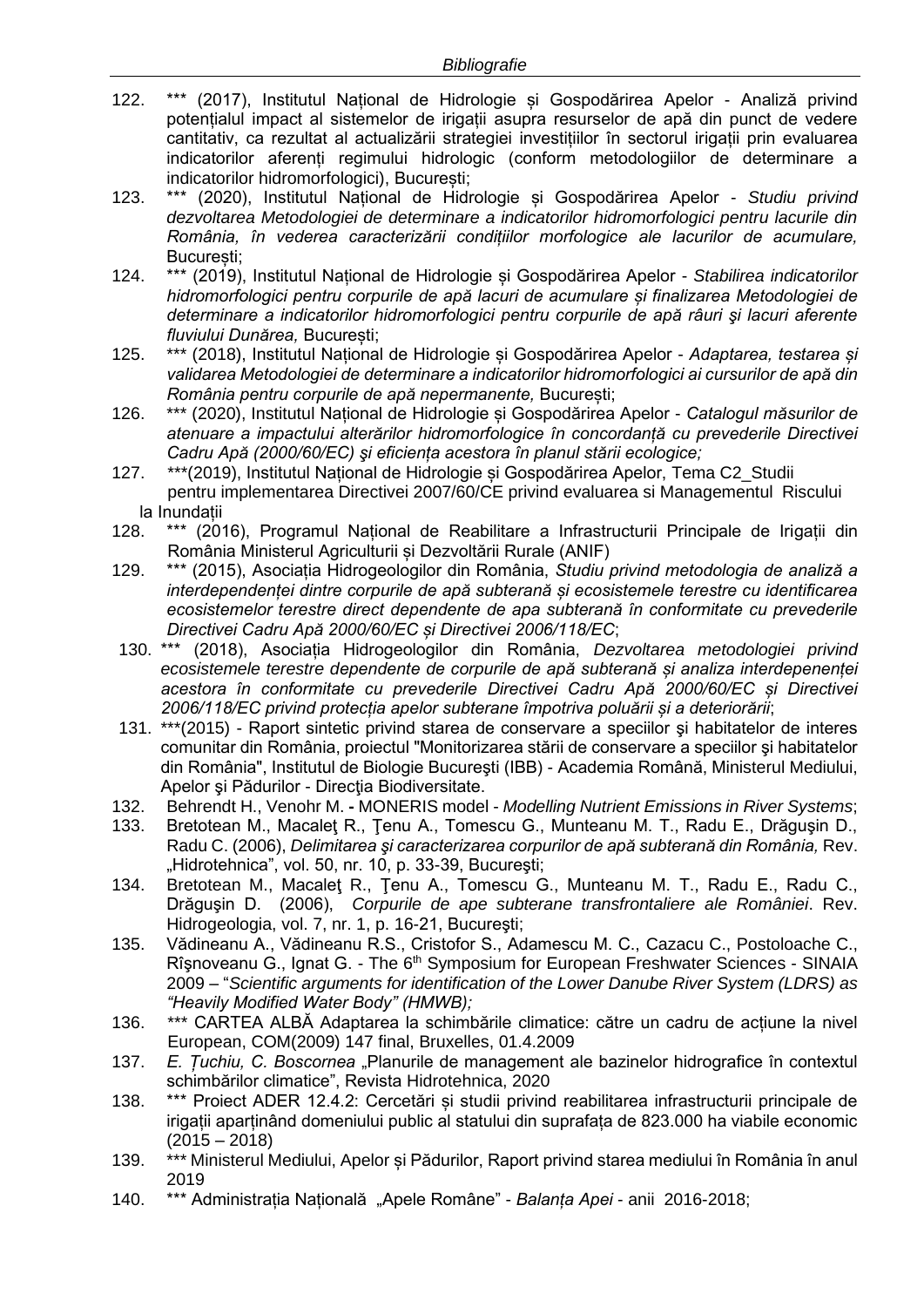- 141. \*\*\* Administrația Națională "Apele Române" *Registrele zonelor protejate 2020;*
- 142. \*\*\* Institutul Naţional de Statistică *Anuarul Statistic al României 2016-2018;*
- 143. [www.ramsar.org;](http://www.ramsar.org/)
- 144. [http://cormoran.portiledefier.ro/;](http://cormoran.portiledefier.ro/)<br>145. http://ec.europa.eu/environment
- 145. <http://ec.europa.eu/environment/life/project/Projects/index.cfm> (*Proiecte LIFE pentru protecţia naturii);*
- 146. [https://www.fonduri-structurale.ro/program-operational/5/programul-operational](https://www.fonduri-structurale.ro/program-operational/5/programul-operational-infrastructura-mare/finantari-active)[infrastructura-mare/finantari-active](https://www.fonduri-structurale.ro/program-operational/5/programul-operational-infrastructura-mare/finantari-active) (*Proiecte prin Programul Operaţional Infrastructură Mare – Axa Prioritară 4 – Protecţia mediului prin măsuri de conservare a biodiversităţii, monitorizarea calităţii aerului şi decontaminare a siturilor poluate istoric);*
- 147. <http://efi-plus.boku.ac.at/software/index.php>(Adresa web pentru rularea EFI +);<br>148. https://www.eea.europa.eu/themes/water/europes-seas-and-coasts/assessment
- [https://www.eea.europa.eu/themes/water/europes-seas-and-coasts/assessments/state-of](https://www.eea.europa.eu/themes/water/europes-seas-and-coasts/assessments/state-of-bathing-water/country-reports-2019-bathing-season/ro-bw-country-reports-2020.pdf/view)[bathing-water/country-reports-2019-bathing-season/ro-bw-country-reports-2020.pdf/view](https://www.eea.europa.eu/themes/water/europes-seas-and-coasts/assessments/state-of-bathing-water/country-reports-2019-bathing-season/ro-bw-country-reports-2020.pdf/view) (Romania Bathing Water Quality 2019);
- 149. [https://www.eea.europa.eu/data-and-maps/explore-interactive-maps/state-of-bathing](https://www.eea.europa.eu/data-and-maps/explore-interactive-maps/state-of-bathing-waters-in-2019)[waters-in-2019](https://www.eea.europa.eu/data-and-maps/explore-interactive-maps/state-of-bathing-waters-in-2019) Calitatea apelor de îmbăiere la nivel european în 2019 – hartă interactivă;
- 150. [http://www.insse.ro;](http://www.insse.ro/)
- 151. https://www.anrsc.ro
- 152. [http://www.baraje.ro/rrmb/rrmb\\_d1.htm](http://www.baraje.ro/rrmb/rrmb_d1.htm) (adresa web a Registrului Român al Marilor Baraje).
- 153. <http://www.inpcp.ro/> Proiectul Controlul Integrat al Poluării cu Nutrienți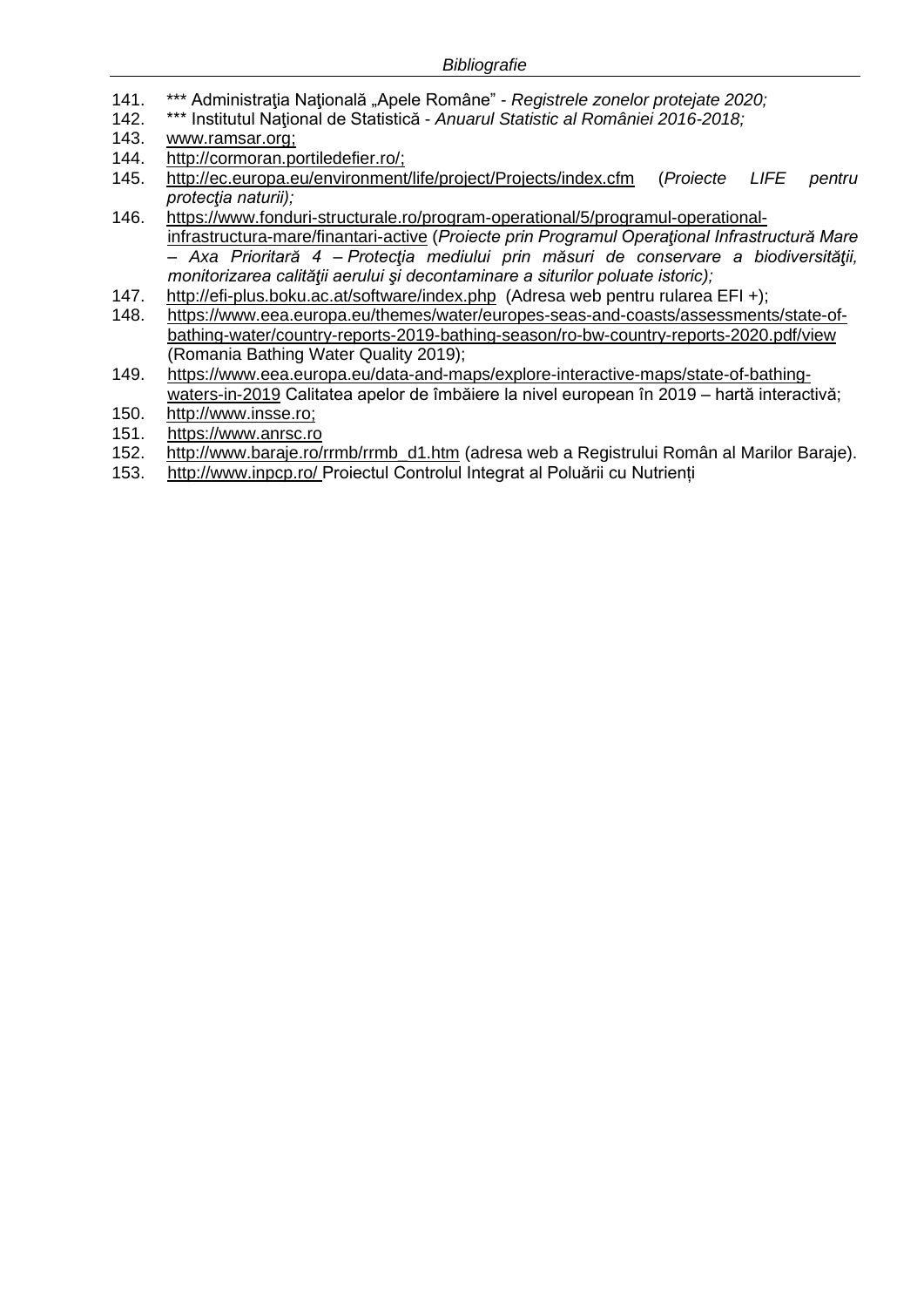## **Ape subterane**

- **Bretotean M., Macaleţ Rodica, Ţenu A., Munteanu M. T., Radu E., Radu Cătălina, Drăguşin Doina** (2004) Studii privind corelarea metodologiilor de evaluare a resurselor de apă cu DCA 60/2000/EC, Arh. I.N.H.G.A., Bucureşti.
- **Bretotean M., Macaleţ R., Ţenu A., Tomescu G., Munteanu M. T., Radu E., Radu C., Drăguşin D.** (2006)- Corpurile de ape subterane la risc din România. Rev. Hidrogeologia,vol.7, nr.1, p.9-15, Bucureşti
- **Macaleţ R.,Radu E, Radu C.,Minciună M** (2009)- "Fundamentarea stiintifica, modelarea conceptuala si numerica a structurilor acvifere in vederea protectiei si utilizarii durabile a resurselor de apa subterana din partea sudica a Romaniei - AQUASUD Proiect. *Arhiva INHGA.*
- **Maieru Cornelia, Maieru M., Sarvari N., (1985) Prospectiuni hidrogeologice pentru ape potabile în** perimetrul Mizil-Buzău, Arh. S.C. Prospecţiuni S.A., Bucureşti.
- **Pricăjan A., Năstase N., Ştefan H.,** (1963) Prospecţiuni hidrogeologice în bazinul mijlociu al r. Ialomiţa pentru stabilirea posibilităţilor de irigare cu ape subterane şi a posibilităţilor de alimentare cu apă a unor unităţi socialiste din agricultură Arh. S.C.Prospecţiuni S.A., Bucureşti.
- **Slăvoacă D. C., Slăvoacă Ruxandra,** (1994) Studiulhidrogeologic al masivelor Bucegi şi Postăvaru şi al Munţilor Perşani, în vederea evaluării potenţialului de ape subterane potabile (perimetrul Masivul Bucegi), Arh. S.C. Prospectiuni S.A., București.
- **Sarvari N.,** (1984) Prospectiuni hidrogeologice pentru ape potabile în zona conurilor de dejectie ale râurilorTeleajen şi Cricovul Sărat, jud. Prahova, Arh. S.C. Prospecţiuni S.A., Bucureşti.
- **Şerban Rodica, Svoboda D.,** (1976) Prospecţiuni hidrogeologice însoţite de foraje pentru ape potabile în interfluviul Buzău Călmătui, perimetrul Movila Miresii- Brăila -Stăncuta – Insurătei Jud Brăila, Arh. S.C. Prospecţiuni S.A., Bucureşti.
- **AHR (2015)**: D. Scrădeanu, M. Palcu, V. Iordache, M. Scrădeanu Studiu privind metodologia de analiză a interdependenței dintre corpurile de apă subterană și ecosistemele terestre cu identificarea ecosistemelor terestre direct dependente de apa subterană in conformitate cu prevederile Directivei Cadru Apă 2000/60/EC și Directivei 2006/118/EC, Asociația Hidrogeologilor din România, București
- **IBB (2015)** Raport sintetic privind starea de conservare a speciilor şi habitatelor de interes comunitar din România, proiectul "Monitorizarea stării de conservare a speciilor şi habitatelor din România", Institutul de Biologie Bucureşti (IBB) - Academia Română, Ministerul Mediului, Apelor şi Pădurilor - Direcţia Biodiversitate.
- **AHR (2018):** D. Scrădeanu, M. Palcu, V. Iordache, M. Scrădeanu Dezvoltarea metodologiei privind ecosistemele terestre dependente de corpurile de apă subterană, precum şi analiza interdependenței acestora în conformitate cu prevederile Directivei Cadru Apă 2000/60/EC şi a Directivei 2006/118/EC privind protecţia apelor subterane împotriva poluării şi a deteriorării, Asociația Hidrogeologilor din România, București
- Harta utilizării terenului ( programul Corine Land Cover 2000)

Siturile Natura 2000 din România

- \*\*\*Directive 2000/60/EC du Parlement Européen et du Conseil du 23 octobre 2000 établissant un cadre pour une politique communautaire dans le domaine de l'eau, Journal officiel des Communautes européennes, Journal officiel des Communautees europeennes, Bruxelles
- \*\*\* Directive 2006/118/EC of the European Parliament and of the Council of 12 December 2006 on the protection of groundwater against pollution and deterioration. Journal officiel des Communautes européennes, Journal officiel des Communautees europeennes, Bruxelles
- \*\*\* Directiva 94/43/EEC privind Habitatele
- \*\*\* Birds Directive Directiva 2009/147/EC of the European Parliament and of the Council on the conservation of wild bird
- \*\*\*Legea apelor (Legea nr. 107/1996). *Monitorul Oficial al României, partea I, nr. 244/08.10.1996, Bucureşti.*
- \*\*\*Lege pentru modificarea şi completarea Legii apelor nr. 107/1996 (Legea nr. 310/2004). *Monitorul Oficial al României, partea I, nr. 584/30.06.2004, Bucureşti.*
- \*\*\*Ordonanță de urgență pentru modificarea și completarea Legii apelor nr. 107/1996 (Ordonanța de urgenţă nr. 3/2010). *Monitorul Oficial al României, partea I, nr. 114/19.02.2010, Bucureşti.*